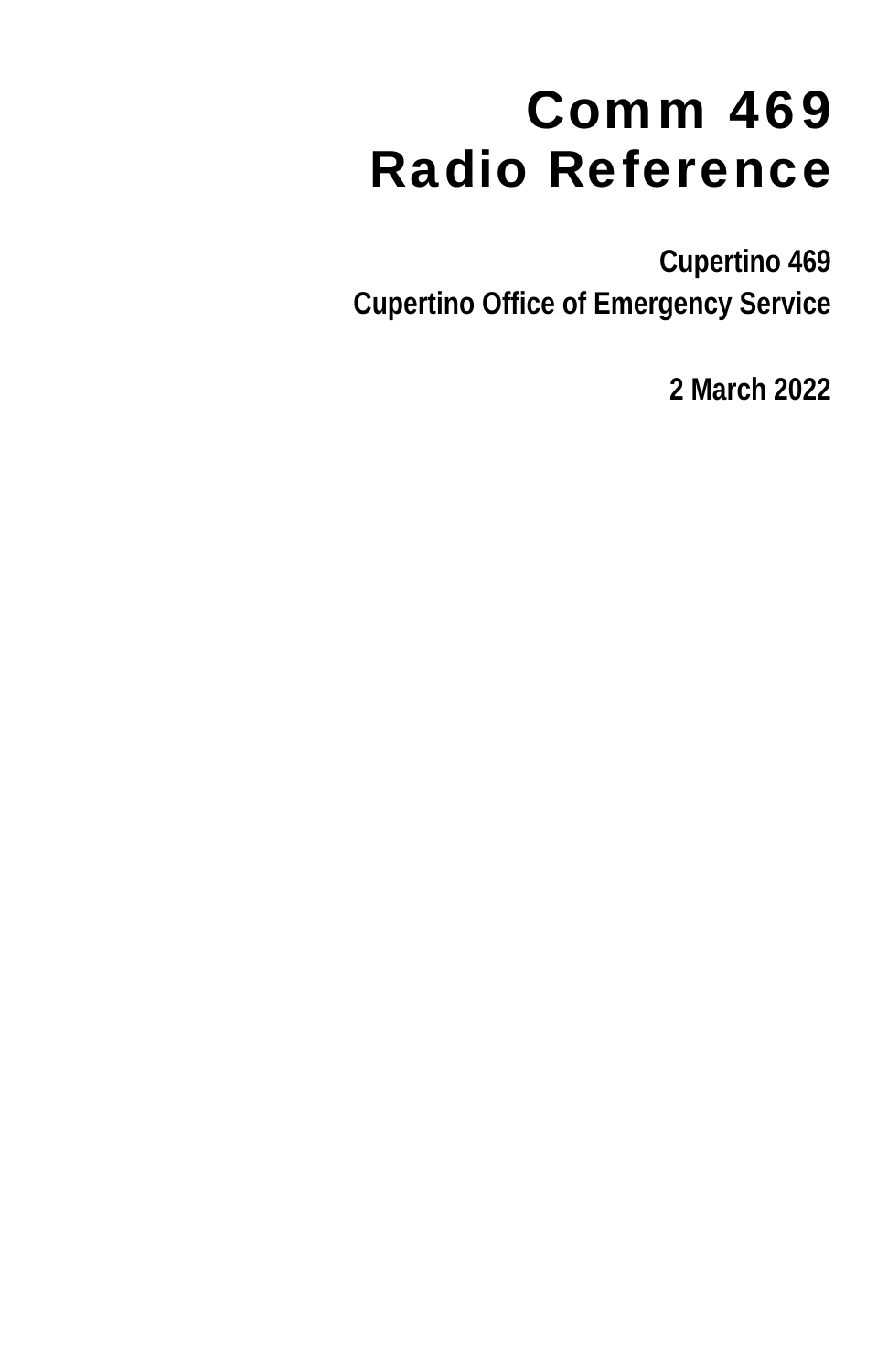# **Table of Contents**

| 1            |                                            |
|--------------|--------------------------------------------|
| $\mathbf{2}$ |                                            |
| 3            |                                            |
| 4            |                                            |
| 5.           |                                            |
| 6            |                                            |
| $\mathbf{7}$ |                                            |
| 8            |                                            |
| 9            | MOTOROLA CDM 1250 LOW BAND, EOC-TO-EOC  16 |
| 10           |                                            |
| 11           |                                            |
| 12           |                                            |
|              | 220302.1750                                |

**Notes**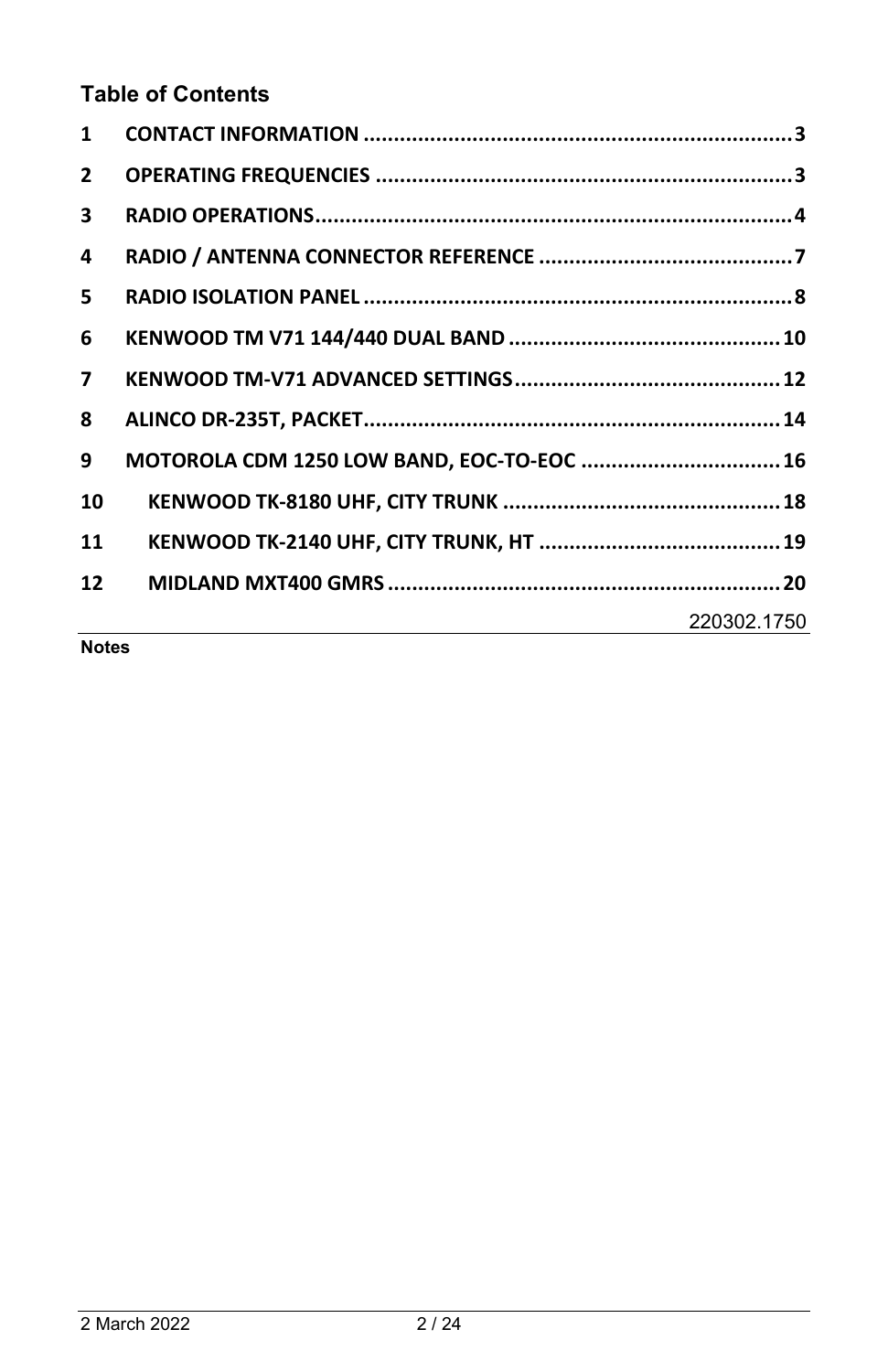# **1 Contact Information**

| Fire, Ambulance, other Emergency (9-1-1 alternate)<br><b>Cupertino Service Center</b> | 408-299-3233 |
|---------------------------------------------------------------------------------------|--------------|
|                                                                                       | 408-777-3170 |
| After hours, non-emergency                                                            | 408-299-2311 |
| After hours, Emergency                                                                | 408-299-2507 |
|                                                                                       | 408-777-3200 |
|                                                                                       | 408-215-8459 |
| CARES Emergency Coordinator                                                           | 408-839-8798 |
|                                                                                       | 408-533-2517 |
| CARES AEC, Membership                                                                 | 408-813-4168 |
| CARES AEC, PSC Vehicle Manager                                                        | 408-761-3647 |
| Santa Clara County Radio Room                                                         | 408-808-7887 |

# **2 Operating Frequencies**

#### **CARES Frequencies**

| CH 1, Tac1, Resource Net<br>CH 2, Tac2, Message Net  | 147.570<br>146.460         |                                     | Tone = $151.4$ simplex<br>Tone = $151.4$ simplex    |
|------------------------------------------------------|----------------------------|-------------------------------------|-----------------------------------------------------|
| CH 3, Res1, Resource Net<br>CH 4, Res2, Resource Net | $440.150 +$<br>440.150     | Tone = $100.0$ simplex              | Tone = $100.0$ W6TDM                                |
| CH 5, Tac5, Tactical, XBand<br>CH 6, Tac6, Tactical  | 441.000<br>147.585         |                                     | Tone, TSQL = 151.4 Simplx<br>Tone = $151.4$ simplex |
| CH 7, Cmd1, Command<br>CH 8, Cmd2, Command           | $442.000 +$<br>442.000     |                                     | Tone = $151.4$ WW6HP<br>Tone = $151.4$ simplex      |
| CH 11, Tac11, Tactical                               | 147.570                    |                                     | Tone, TSQL = 151.4 Simplx                           |
| <b>County Frequencies</b>                            |                            |                                     |                                                     |
| CH 21, SCC Message Net                               | 147.360 +                  | $Tone = 110.9 W6T1$                 |                                                     |
| CH 22, SCC Message Alt 1                             | $145.450 -$                | Tone = $100.0$ K6FB                 |                                                     |
| CH 23, SCC Command<br>CH 24, SCC Command Alt         | $442.500 +$<br>$443.275 +$ | Tone = 107.2 K6SNY                  | Tone = $100.0$ WB6ZVW                               |
| CH 25. SCC Resource Net                              | $146.115 +$                | Tone = $100.0$ AA6BT                |                                                     |
| CH 26, SCC Resource North                            | $145.270 -$                | Tone = 100.0 W6ASH                  |                                                     |
| CH 27, SCC Resource South                            | $444.625 +$                | Tone = $110.9$ N6NAC                |                                                     |
| CH 28, SCC Hospital Net                              | $145.230 -$                | Tone = $100.0$ N6NFI                |                                                     |
| CH 29. NTS Net                                       | $146.640 -$                |                                     | Tone = $162.2$ WR6ABD                               |
| <b>Packet Frequencies</b>                            |                            |                                     |                                                     |
| SCC Office Bldg (San Jose)                           |                            | 145.750, 223.620, W1XSC-1 (CUP Pri) |                                                     |
| Crystal Peak (South County)                          |                            | 145.730, 223.560, W2XSC-1           |                                                     |
| <b>Mountain View</b>                                 |                            | 144.310, 223.540, W3XSC-1           |                                                     |
| Frazier Peal (Above Milpitas)                        |                            | 145.690, 223.600, W4XSC-1 (CUP Sec) |                                                     |
| <b>Emergency Alert System, stations of interest</b>  |                            |                                     |                                                     |
| <b>KCBS</b>                                          | 740 KHz                    | LP1, National Primary EAS Station   |                                                     |
| <b>KFBK</b>                                          | 1530 KHz                   | CA State Primary EAS Station        |                                                     |
| KLIV                                                 | 1590 KHz                   | Public AM Station, a CNN affiliate  |                                                     |

KLIV 1590 KHz Public AM Station, a CNN affiliate<br>
WQGH344 1670 KHz Cupertino Community Radio

1670 KHz Cupertino Community Radio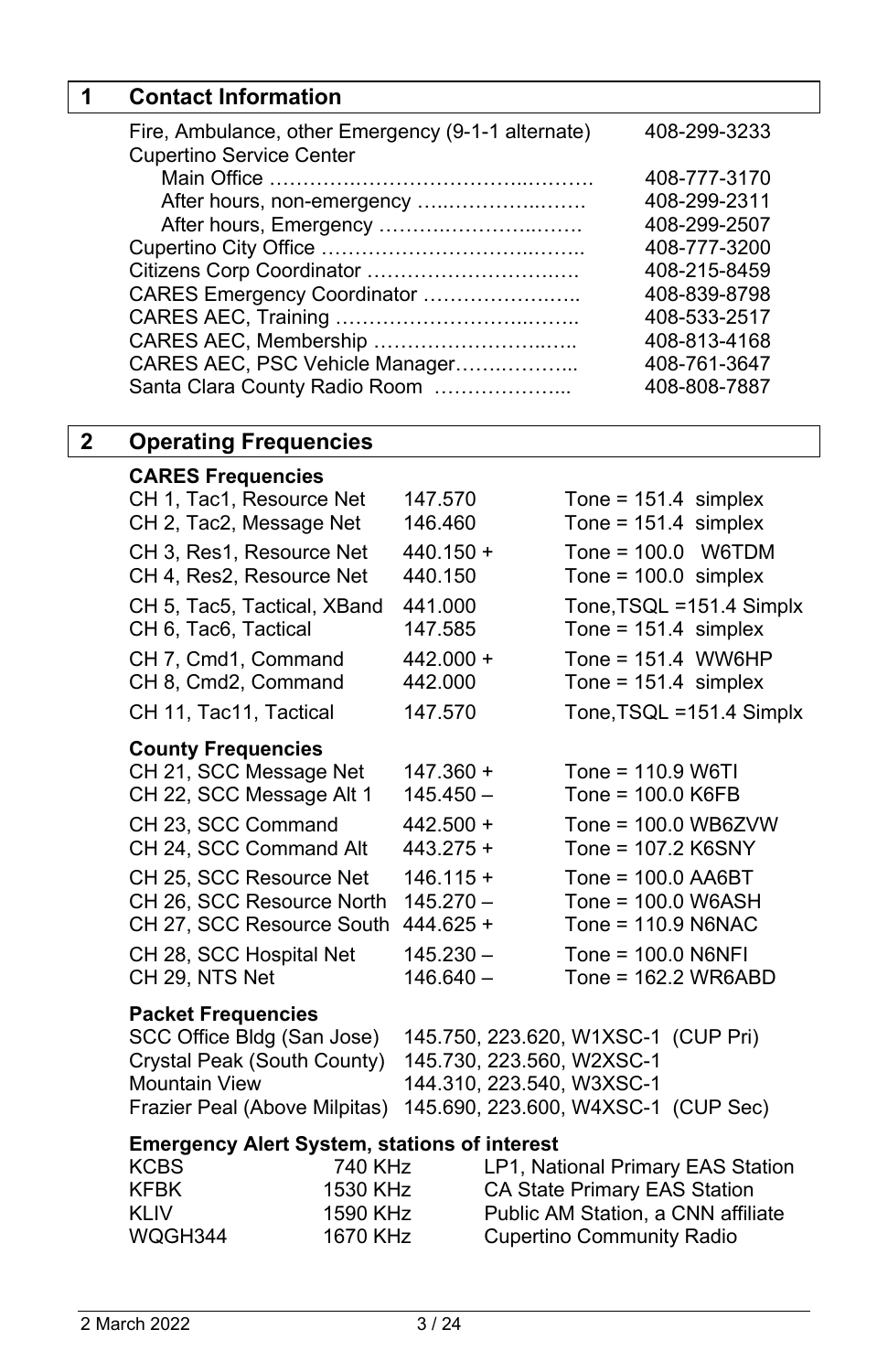# **3 Radio Operations**

The three main radio operating positions are outfitted with a Kenwood TM-V71 radios and a kit with the necessary operating accessories.

- 1. The radio bodies are located in the equipment rack.
- 2. The radio "control heads" are situated in front of each operating position.
- 3. Three cables connect each radio to the operating positions:
	- 1. Head Extender cable
	- 2. Push to Talk cable
	- 3. Two channel audio cable
- 4. These cables terminate at the Radio Interface. See the following section for details.
- 5. A remote single channel speaker is located at each position; it can be switched to listen to either the left or right side of the radio.
- 6. Either a (i) hand Mic and speaker or (ii) headset with PTT foot peddle can be used. See the following sections for details.

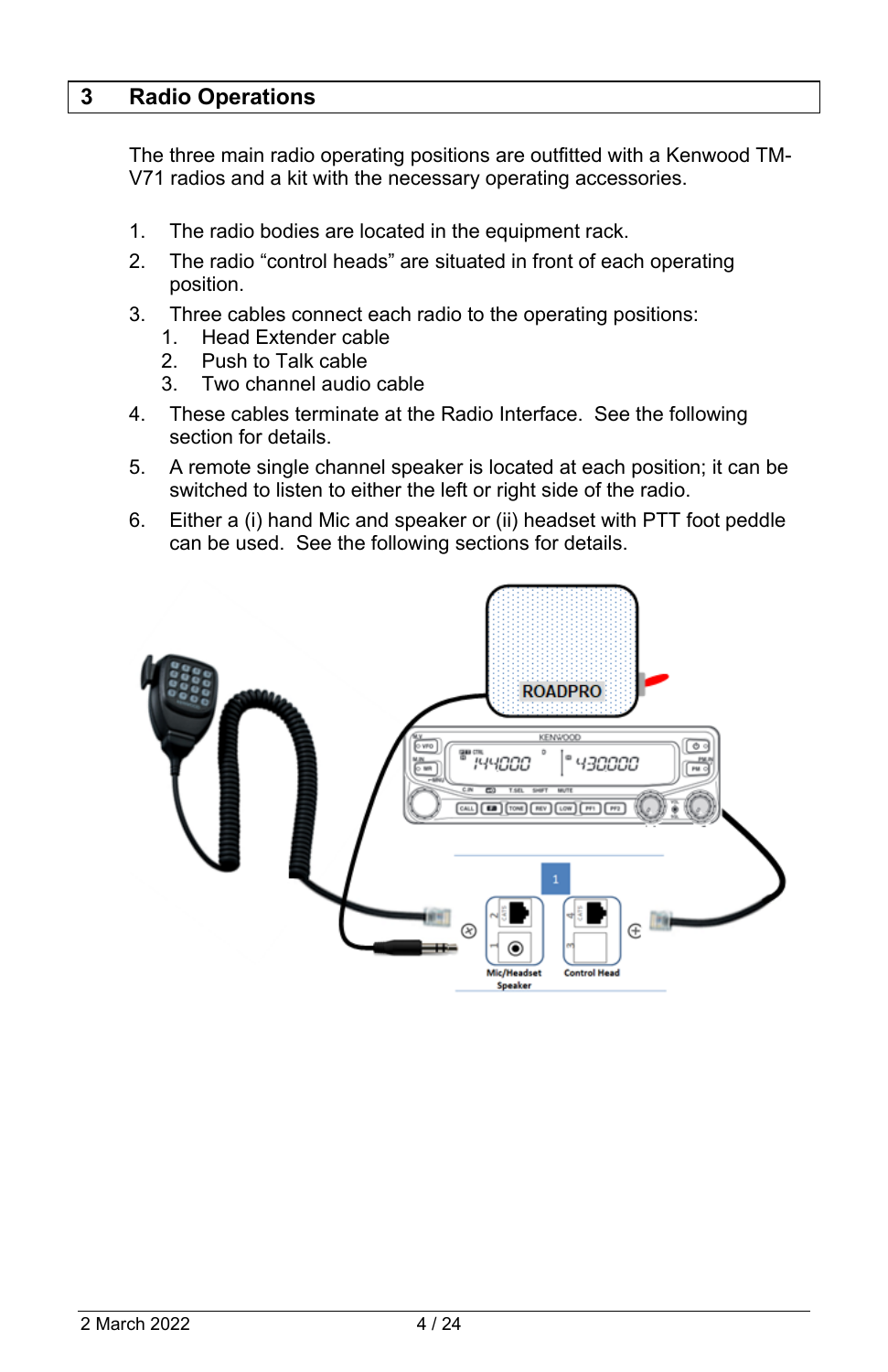# **Radio Interface**

The Radio Interface links all operator controls with the radio body. Each Interface has houses three connectors that are specific to the radio; they cannot be used as a VANnet network connection. These connectors are:



- 1. *Mic/Headset, Top Left*; connects either a hand Mic or the headset adaptor.
- 2. *Radio Speaker*, *Bottom Left*; connects either the local speaker or the headphone cable. These connectors can be identified by the *double black rings* on the connector barrel (see picture below).
- 3. *Radio Control Head, Top Right;* connects the radio head. DO NOT insert any other network device into this connector. This cable should always be connected. *DO NOT REMOVE*.

## **Operating with a Microphone**

To operate with a microphone, do the following:

- 1. Retrieve the microphone for this operating position.
	- \_\_\_\_\_\_ 2. Plug the microphone into the Radio Interface, *top left*.
- \_\_\_\_\_\_ 3. Plug the radio speaker into the Radio Interface, *lower left*.
- 4. Speaker operations are either Left or Right Channel at a time. Use the speaker switch to select either channel.
	- 5. Verify normal radio operations.

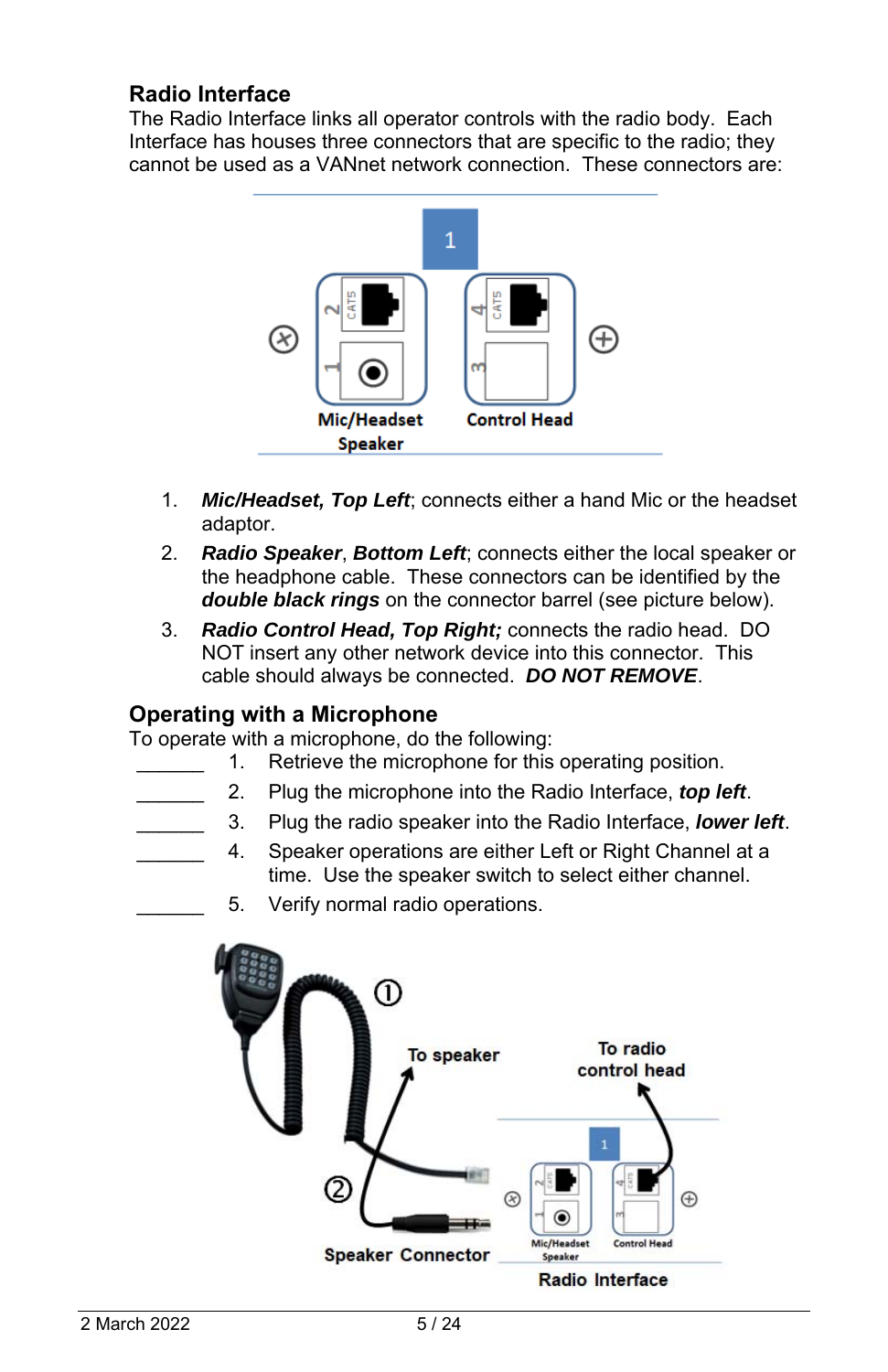# **Operating with a Headset**

To operate with a Headset, do the following:

- 1. Retrieve the following components for this operating position.
	- $\bullet$  Heil Headset  $\circledR$
	- Headset adaptor 2
	- PTT Footswitch 3
- 2. Plug the headset microphone jack (*single black ring* on the connector barrel) into the Headset Adaptor.
- 3. Plug the Foot Switch jack (larger  $\frac{1}{4}$ " connector) into the Headset Adaptor.
	- \_\_\_\_\_\_ 4. Plug the Headset Adaptor into the Radio Interface, *top left*.
	- 5. Plug the headset earphone jack (double black rings on the connector barrel) into the Radio Interface, *lower left*.
- 6. Set the radio volume and squelch controls for comfortable listening.
	- 7. Verify/Set Kenwood TM-V71 Menu 111 to HIGH
	- 8. Verify normal radio operations.

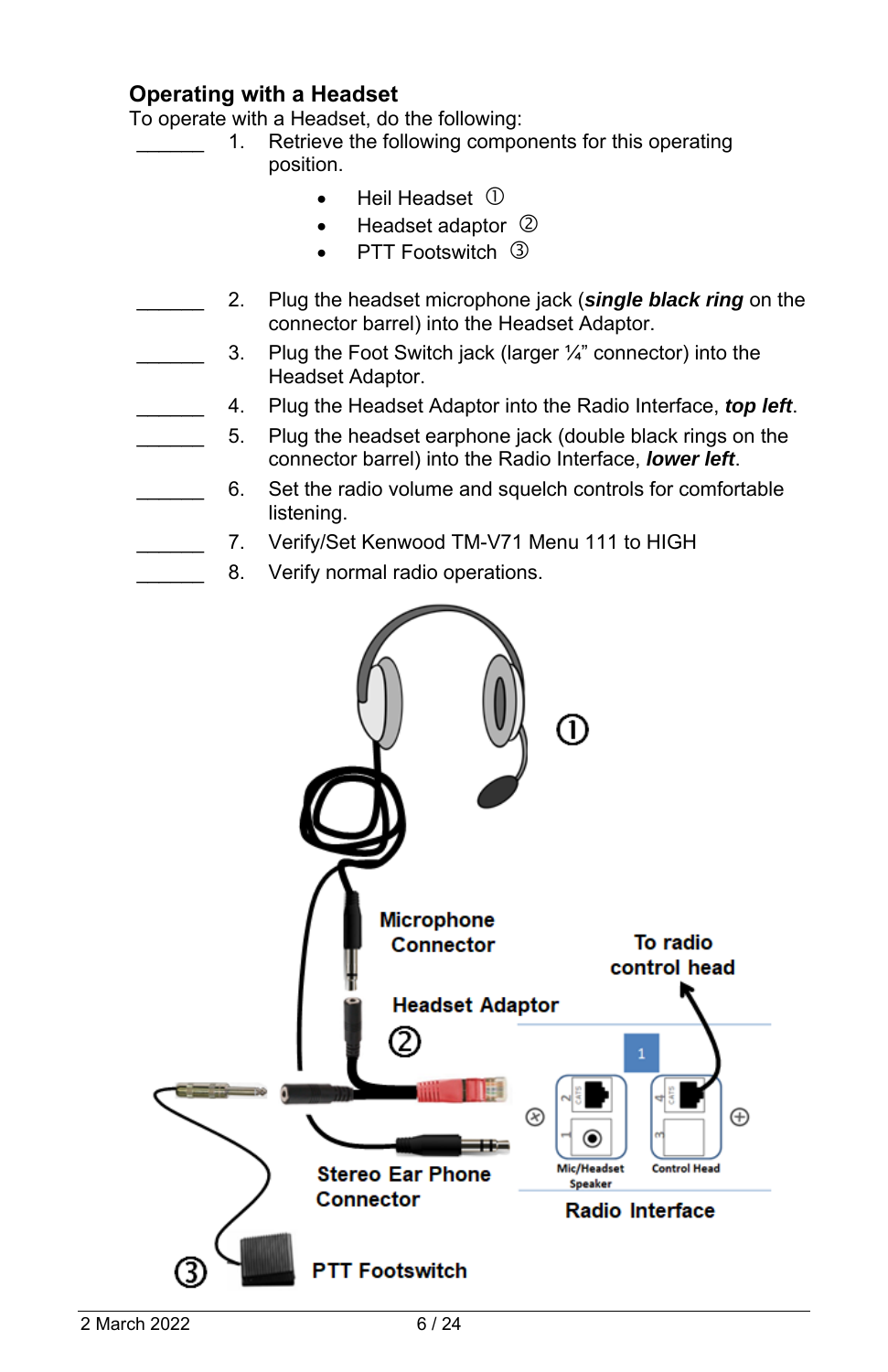# **4 Radio / Antenna Connector Reference**

# **Antenna Numbering**

| No             | <b>Type</b> | <b>Normal Use</b>              | Location |
|----------------|-------------|--------------------------------|----------|
| A <sub>1</sub> | 2M/440      | R2 - County Message Net        | Roof     |
| A2             | 37.00 MHz   | R7 - EOC                       | Roof     |
| A <sub>3</sub> | Multi-band  | R8 - Public Safety             | Roof     |
| A4             | 2M/440      | R1 - Resource Net              | Roof     |
| A <sub>5</sub> | 480 MHz     | R6 - City Trunk                | Roof     |
| A6             | 2M/440      | R4 - Shift Supervisor          | Mast     |
| A7             | 220 MHz     | R5 - Packet                    | Mast     |
| A <sub>8</sub> | 2M/440      | R9 - GMRS Net                  | Mast     |
| A9             | 2M/440      | R <sub>3</sub> – City Mess Net | Mast     |

# **Radio Numbering**

| <b>No</b>      | <b>Type</b>            | <b>Position</b>         |                |  |  |
|----------------|------------------------|-------------------------|----------------|--|--|
| R <sub>1</sub> | Kenwood TM-71A         | Resource Net            | A4             |  |  |
| R <sub>2</sub> | Kenwood TM-71A         | County Message Net      | A <sub>1</sub> |  |  |
| R <sub>3</sub> | Kenwood TM-71A         | City Message Net        | A9             |  |  |
| R4             | Kenwood TM-71A         | <b>Shift Supervisor</b> | A6             |  |  |
| R <sub>5</sub> | Alinco DR235 - Packet  | <b>Shift Supervisor</b> | A7             |  |  |
| R <sub>6</sub> | Kenwood TK8180 - City  | <b>Shift Supervisor</b> | A5             |  |  |
| R7             | $CDM1250 - EOC$        | <b>Shift Supervisor</b> | A2             |  |  |
| R8             | Scanner                | <b>Shift Supervisor</b> | A3             |  |  |
| R <sub>9</sub> | Midland MXT-400        | <b>GMRS Net</b>         | <b>B1</b>      |  |  |
| <b>B1</b>      | <b>BSP Connector 1</b> |                         | A8             |  |  |
| <b>B2</b>      | <b>BSP Connector 2</b> |                         |                |  |  |
| C <sub>1</sub> | Cab Connector 1        |                         |                |  |  |
| C <sub>2</sub> | Cab Connector 2        |                         |                |  |  |

# **Antenna Numbering, Roof View**

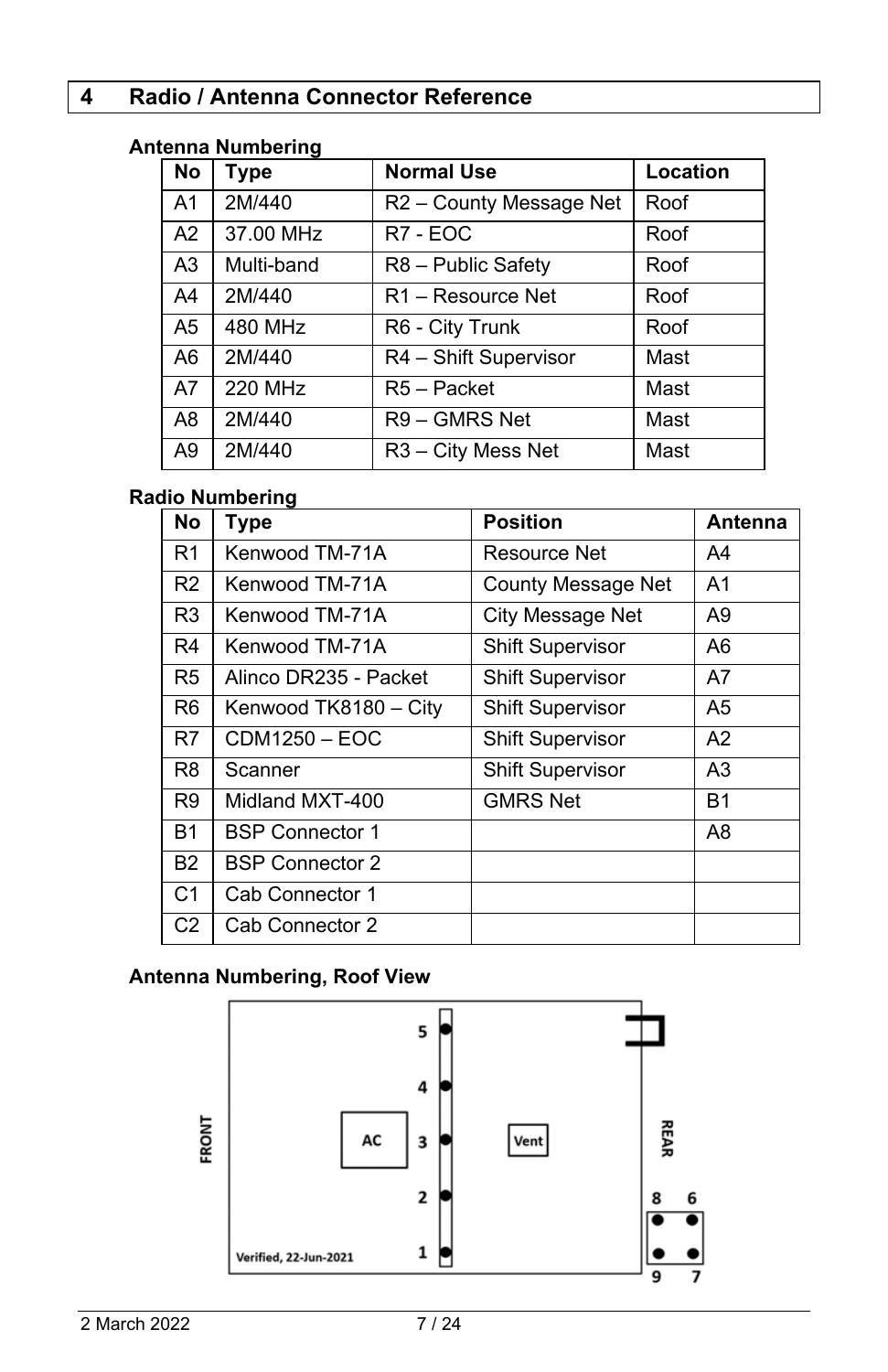# **5 Radio Isolation Panel**

#### **Introduction**

The "**VHF Filter Isolation Panel**" is used to ensure the CARES TAC1 and TAC2 frequencies are sufficiently isolated so that communications can occur simultaneously on both channels.

Specifically, this panel addresses the problem where a Comm 469 operator is transmitting on TAC1 while a field resource is transmitting on TAC2. Because the TAC2 radio receiver is saturated by the TAC1 transmission, the TAC1 field transmission is never received. The same occurs when the situation is reversed.

The set up for normal CARES operations is:

- 1. Operating position 1. CARES resource net on TAC1 147.570
- 2. Operating position 3. City message net on TAC2 146.460



#### **Set up for normal CARES operations**

- 1. Set the radio at Position 1 to CARES resource net, TAC1, 147.570.
- 2. Set the radio at Position 3 to CARES message net, TAC2, 146.460.
- 3. On the Isolation Panel, verify the TAC1 ONLY LED is lit.
- 4. On the Isolation Panel, verify the TAC2 ONLY LED is lit.

If either are in BYPASS Mode, do the following:

- 5. Energize the Isolation Panel (switch to the right of the volt meter).
- 6. If TAC1 shows it is in BYPASS mode, press the RED button marked TAC1 ONLY to enable Isolation on TAC1.
- 7. If TAC2 shows it is in BYPASS mode, press the RED button marked TAC2 ONLY to enable Isolation on TAC2.
	- 8. Deenergize the Isolation Panel.

*NOTE:* Wait at least 10 seconds before toggling between the positions' BYPASS and TACx ONLY choices.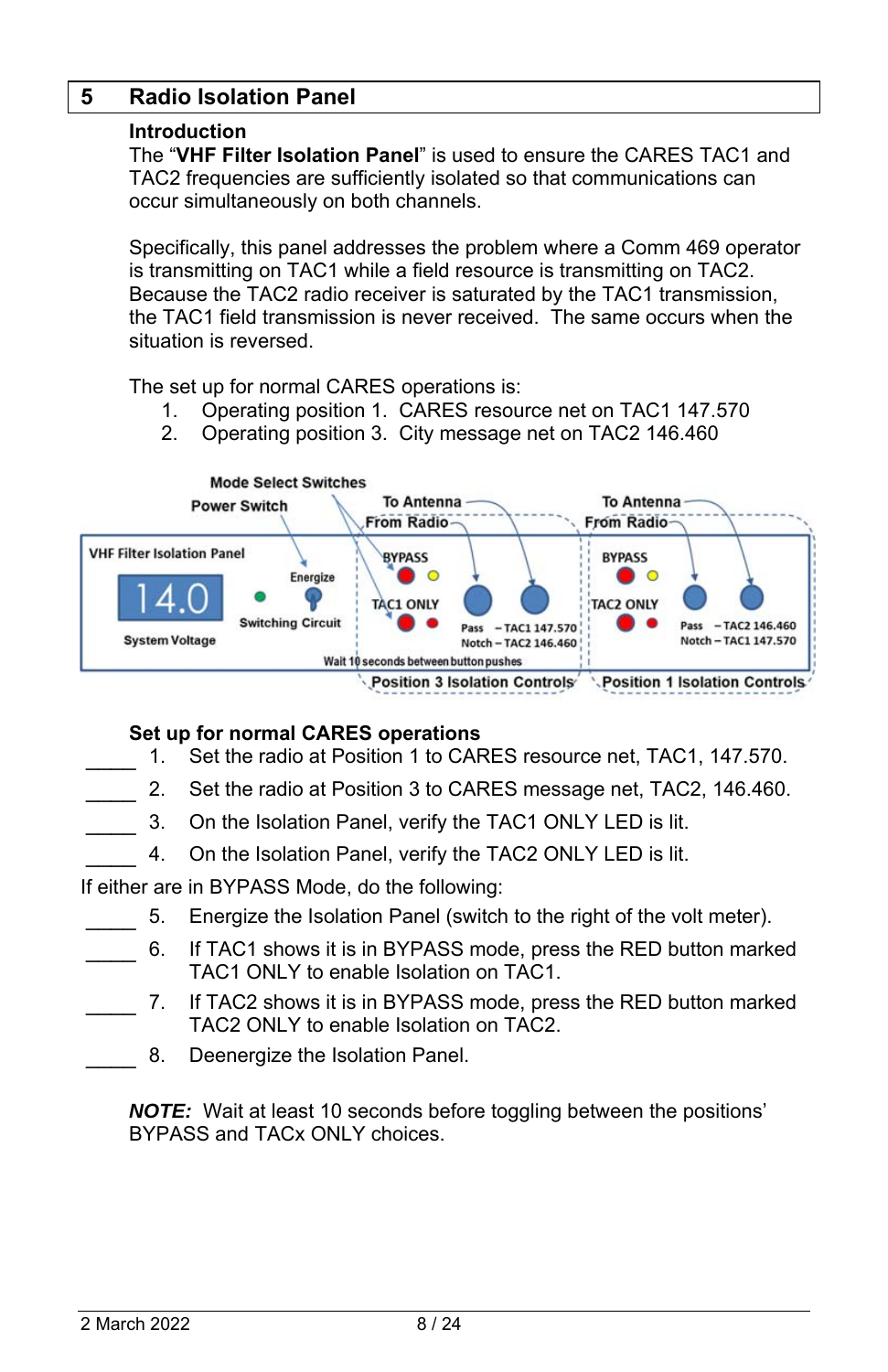### **Set up for non-CARES operations**

- 9. Set the radio at Position 1 to the desired frequency.
- 10. Set the radio at Position 3 to the desired frequency.
- 11. Energize the Isolation Panel (switch to the right of the volt meter).
- 12. If Position 1 needs to be in BYPASS mode, Press the RED button marked BYPASS above the TAC2 ONLY label to enable Bypass on the Position 1 radio.
	- 13. If Position 3 needs to be in BYPASS mode, Press the RED button marked BYPASS above the TAC1 ONLY label to enable Bypass on the Position 3 radio.
- 14. Deenergize the Isolation Panel.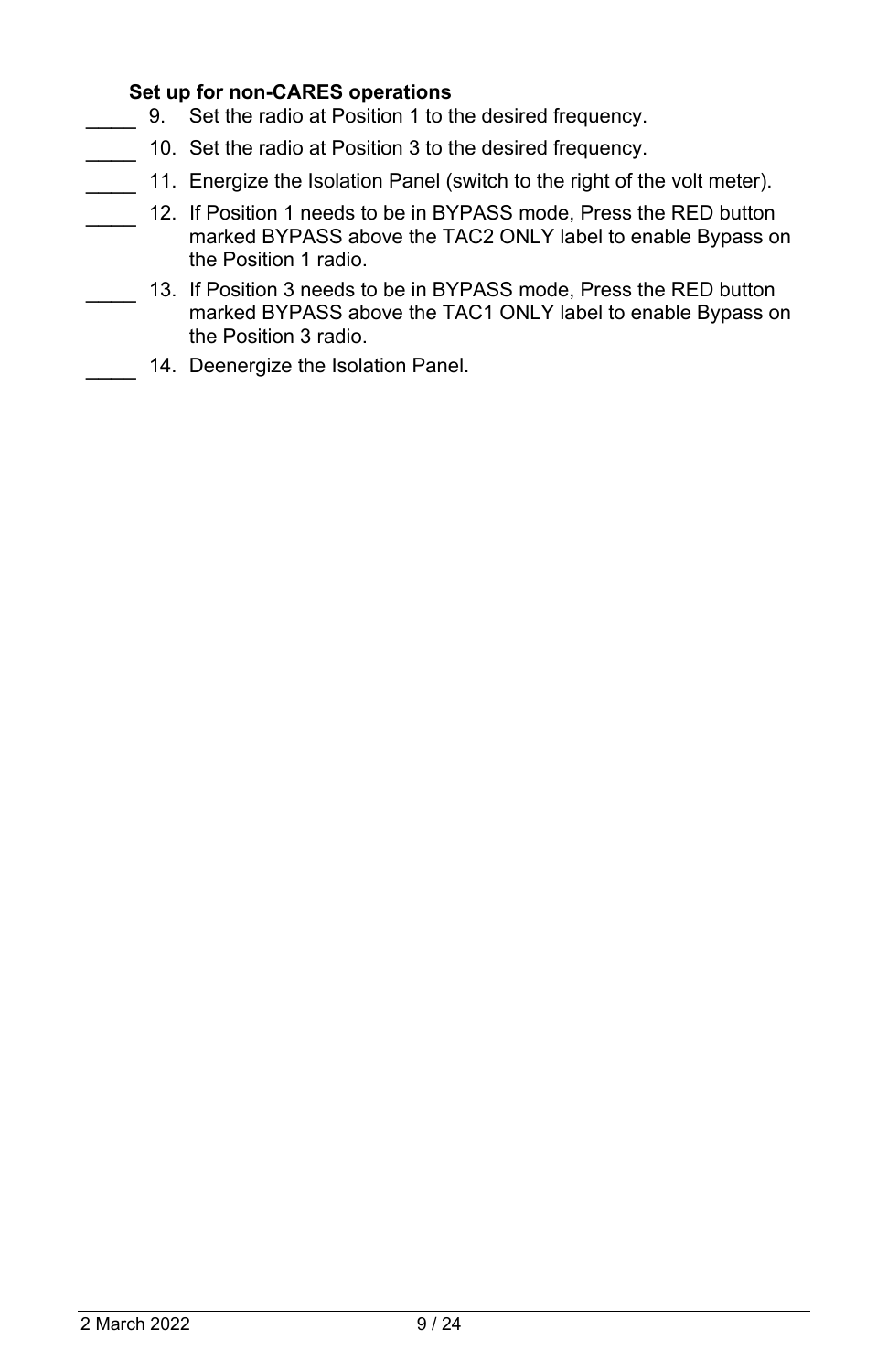# **6 Kenwood TM V71 144/440 Dual Band**

This section covers the Kenwood TM V71 144/440 Dual Band radio and specific operational setup steps. Button reference numbers are listed in (parenthesis). See *Section 2, Operating Frequencies* for channel assignments.



# **1. Power-on Sequence**

- \_\_\_\_ 15. Turn on the radio by pressing the **Power** button (**14**, top right).
- \_\_\_\_ 16. Make sure the radio is in a known state, first by pressing **[VFO]** (**1**).
	- \_\_\_\_ 17. Then, select Memory Mode by pressing **[MR]** (**2**).
	- \_\_\_\_ 18. Adjust the **Squelch** (**12**, right knobs, outer ring).
	- \_\_\_\_ 19. Adjust the **Volume** (**11**, right knobs, inner ring).
		- \_\_\_\_ 20. Select the LEFT band for transmit by PRESSING the left **BAND** button (**11**-left).
	- \_\_\_\_ 21. Select the desired 2-meter frequency with the **Tuning** knob (**3**). Refer to Page 2 for the list of frequencies.
	- \_\_\_\_ 22. Select the RIGHT band for transmit by PRESSING the right **BAND** button (**11**-right).
	- 23. Microphone operation is as usual.
- *Note*: The Kenwood TM-V71 is a very flexible and configurable radio and allows you to set up your frequencies in the Left and Right channels any way you wish. While this document presents the VHF frequencies in the Left Channel and the UHF frequencies in the Right Channel,

## **2. Change Power Level**

\_\_\_\_ 24. Press **[LOW]** (**8**) to toggle the transmit output power as follows: High Power –> Middle Power –> Low Power –>…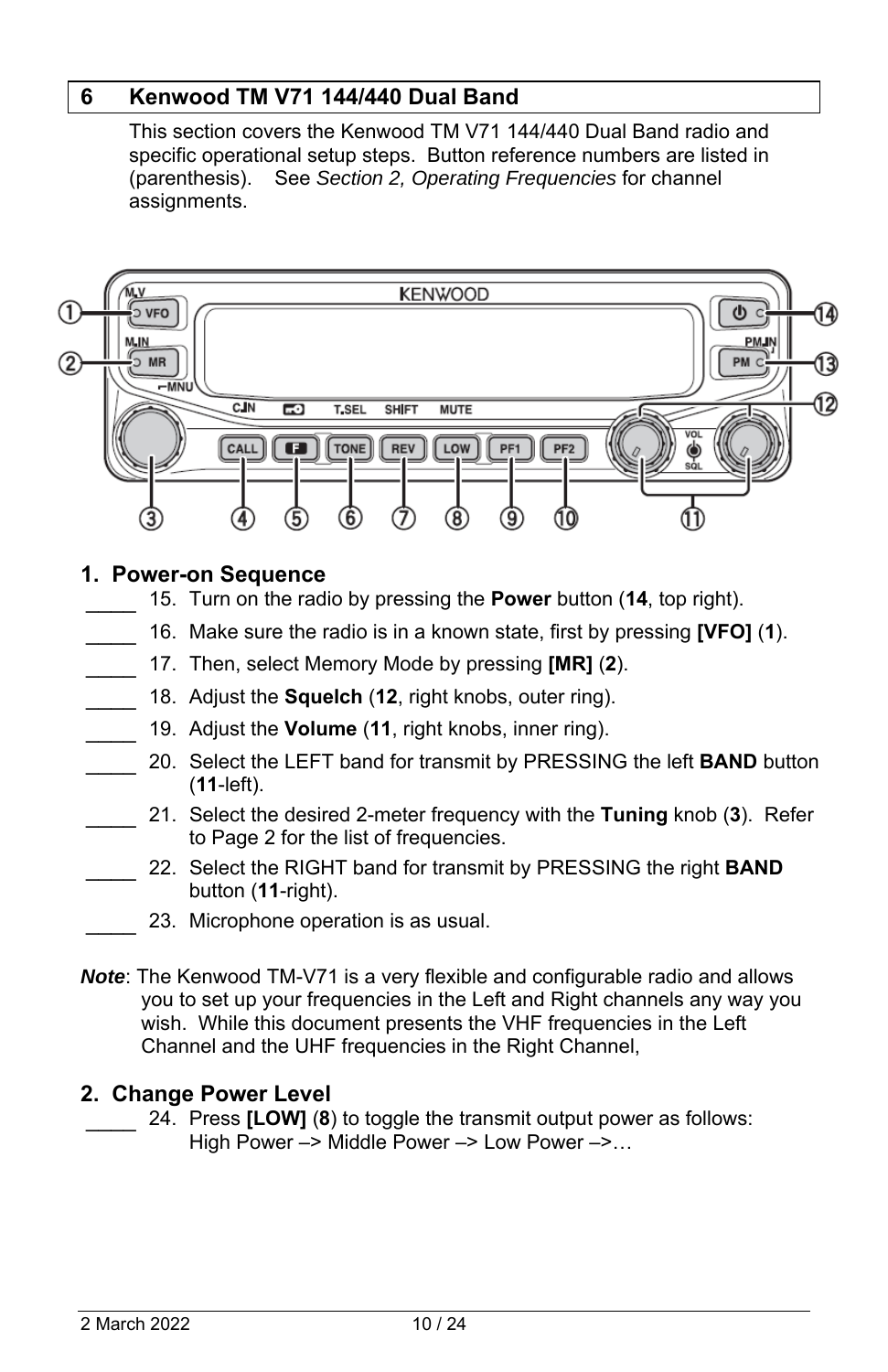# **3. For Heil Headphone, set Radio Transmit Audio Level**

- \_\_\_\_ 25. Press **[MNU]** (3) to select **Menu** mode.
- \_\_\_\_ 26. Select Menu **111**, Set to **HIGH**

# **4. Storing a Frequency to Memory**

- \_\_\_\_ 27. Press **[VFO]** (**1**) to select **VFO** mode.
- \_\_\_\_ 28. Select the 2-meter band by PRESSING the left **BAND** button (**11**) or the 440 band by PRESSING the right **BAND** button (**11**).
- \_\_\_\_ 29. Enter the frequency by using the **Tuning** control (**3**). Press the **Tuning** control to select the **MHz** digit, press it again to select **KHz** digit.
	- \_\_\_\_ 30. For Repeaters, set the Offset Direction. Press the **[F]** then **[SHIFT]** button (see the next menu set after **[F]** is pressed). The selection is advanced from "**Simplex**" to "+" to "-", and then "**Simplex"**. Press any blank menu key or button to accept the change.
- \_\_\_\_ 31. For Repeaters, turn Tone on. Press **[Tone]** (**7**). Repeat pressing **[Tone]** until **T** (Tone) is displayed on the menu (left of "**FM**").
	- \_\_\_\_ 32. Select the Tone Frequency. Press **[F]** then [**T.SEL]** buttons (see the next menu set after **[F]** is pressed). Turn the **Tuning** control until the desired tone is selected. Press any blank menu key or button to accept the change.
		- \_\_\_\_ 33. Store the Frequency. Press the **[F]** menu button, a memory channel number appears and flashes below the "**FM**" display and above the frequency last digit. Select an empty memory location by turning the **Tuning** Control. Press the **[M.IN]** (**2**) button to store the frequency.
- \_\_\_\_ 34. Verify memory channel entry. Select Memory Mode **[MR]** (**2**). The display should show the entered frequency and offset.

## **5. Clear a Memory Channel**

- \_\_\_\_ 35. Press **[MR]** (**2**) to select **Memory** mode. Tune to the memory location to be deleted.
- \_\_\_\_ 36. Turn off the Radio (**14**)
	- \_\_\_\_ 37. Press **[MR]** (2) and **Power** button (**14**) at the same time.
		- 38. A confirmation message will appear on the display: **CLEAR?**  Press the Tuning control (**3**) to clear the Memory channel Press **[F](ESC)** to cancel the operation.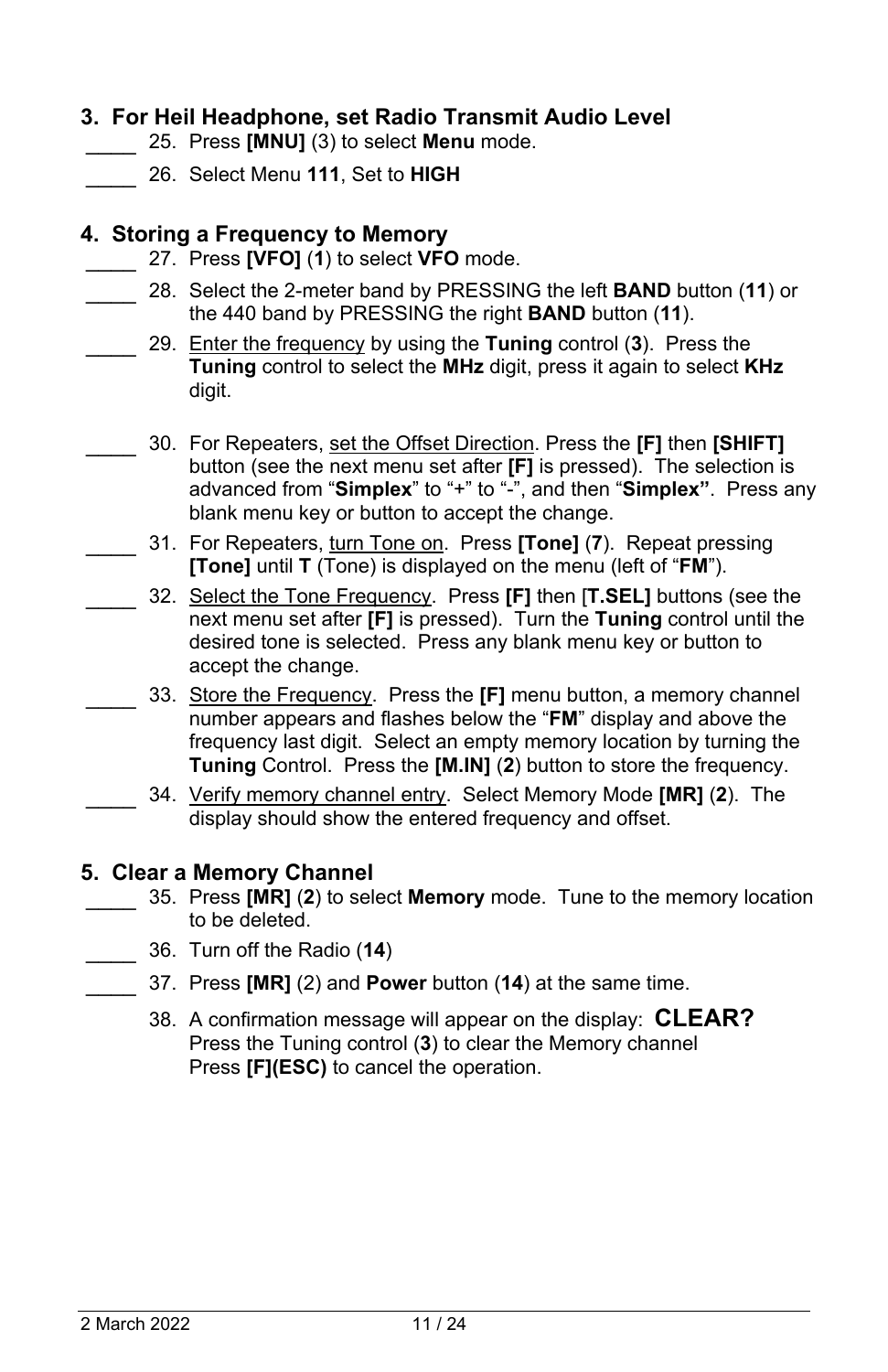# **7 Kenwood TM-V71 Advanced Settings**

# **Cross-Band Operations**

To set up Cross-Band operations, do the following:

- 1. Set the left Channel with the desired 2-meter frequency, and the right channel with the desired 440 frequency.
	- 2. Enter Menu Mode
		- Press **[F]**, **Tuning** control to access the Menu.
		- 3. Enable Repeater Option to Cross Band
			- 1. Rotate the **Tuning** control to select **Menu 403 (RPT.MOD)**.
			- 2. Press the **Tuning** control to select this menu.
			- 3. Rotate the **Tuning** control to select operating mode CROSS.
			- 4. Press the **Tuning** control to deselect this menu.
- 4. Enable Repeater Hold

**Optional:** You can set the transceiver to remain in transmit mode for 500ms (1/2 second) after the signal drops. To use this feature,

- 1. Rotate the **Tuning** control to select **Menu 404 (RPT.HLD)**.
- 2. Press the **Tuning** control to select this menu.
- 3. Rotate the **Tuning** control to select ON or OFF.
- 4. Press the **Tuning** control to deselect this menu.
- 5. Enable transmit a Repeater ID

*Recommended:* Set up your radio to transmit your ID every 10 minutes. Set this up as follows:

- 1. Rotate the **Tuning** control to select **Menu 406 (ID.TX)**.
- 2. Press the **Tuning** control to select this menu.
- 3. Rotate the **Tuning** control to select MORSE (CARES does not have the voice module is not installed in our radios).
- 4. Press the **Tuning** control to deselect this menu.
- 6. Enter the Repeater ID

If you enabled Repeater ID above, then set the call sign you wish to transmit as follows:

- 1. Rotate the **Tuning** control to select **Menu 405 (RPT.ID)**.
- 2. Press the **Tuning** control to select this menu. The first character position will blink.
- 3. Rotate the **Tuning** control to enter the desired character.
- 4. Press the **Tuning** control to move to the next character position. The next character position will blink.
- 5. Repeat steps 4d and 4e for all other character positions.
- 6. Press the **Tuning** control to deselect this menu.
- \_\_\_\_ 7. Exit Menu Mode Press **[F]**, **(ESC)** at any time to exit Menu Mode.
- \_\_\_\_ 8. Turn off the Radio. Then, press the **[Tone]** and the **Power** button (**14**) at the same time. The radio is now in Cross-Band.
- 9. Repeat the above step to turn off Cross-Band Operations.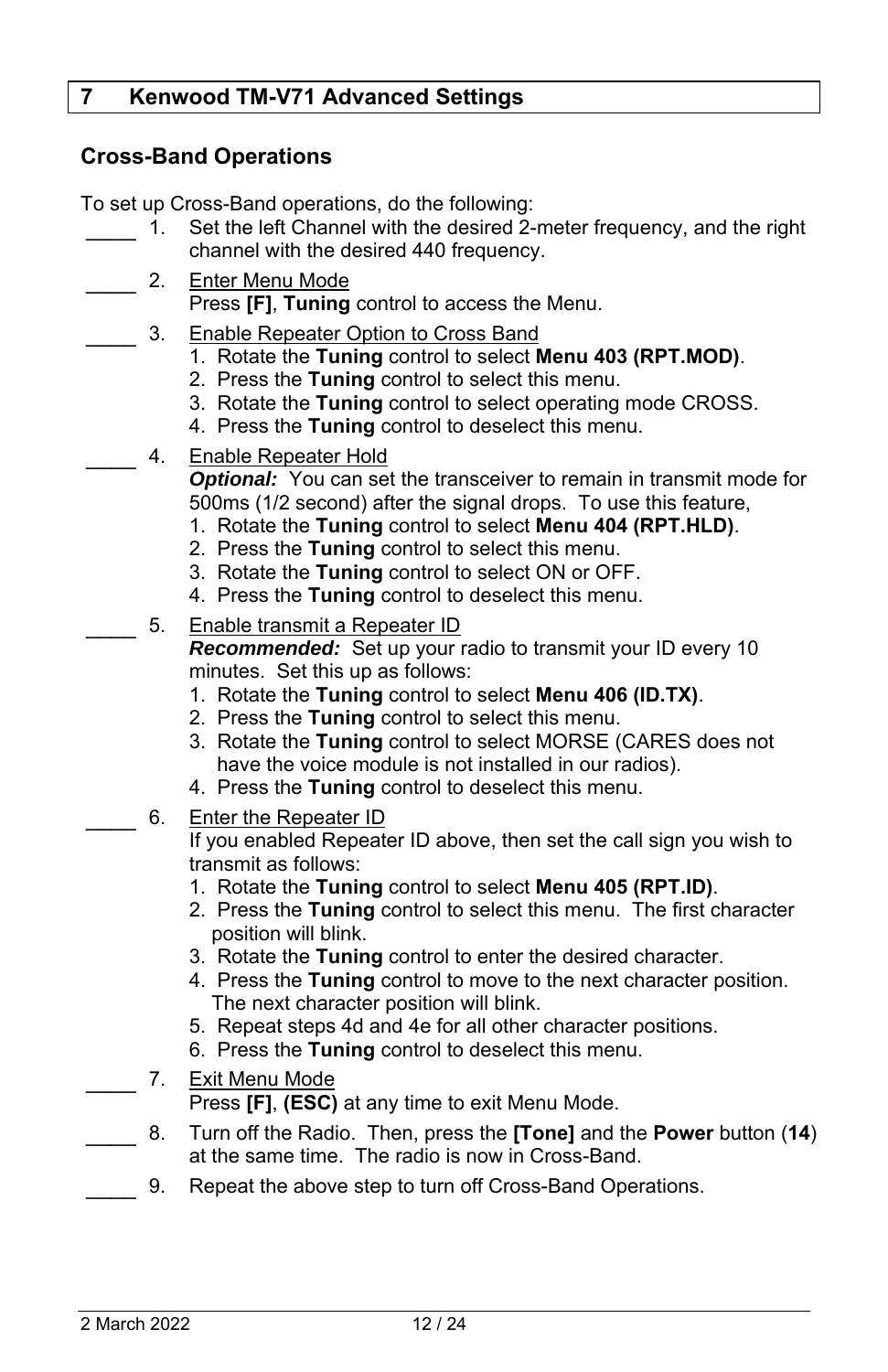# **Radio Reset**

There are the 4 types of transceiver reset available:

| <b>VFO Reset:</b>     | Use to initialize the VFO and accompanying settings.                    |  |  |
|-----------------------|-------------------------------------------------------------------------|--|--|
| <b>PART</b> (Partial) | Use to initialize all settings other than the Memory                    |  |  |
| Reset:                | channels, the DTMF memory, and the PM channels.                         |  |  |
| <b>PM Reset:</b>      | Use to reset only the Programmable Memory                               |  |  |
|                       | channels to their default values.                                       |  |  |
| <b>FULL Reset:</b>    | Use to initialize all transceiver settings that you have<br>customized. |  |  |

*Note:* Unless otherwise directed, only perform a *VFO* or *PART Reset* on the radios. All other reset options will require a frequency reload.

Perform a reset on the transceiver by key operation:

- 10. Turn the transceiver off.
- \_\_\_\_ 11. Press **[F] + Power On**
- 12. Rotate the Tuning control and select your desired reset type: VFO, PART, PM, or FULL.
- 13. Press the Tuning control to set the reset type.
	- 14. To Cancel: Press [TONE] (BACK) to return to the previous display or [**F**] (**ESC**) to cancel the reset.
- 15. Press the Tuning control again to perform the reset.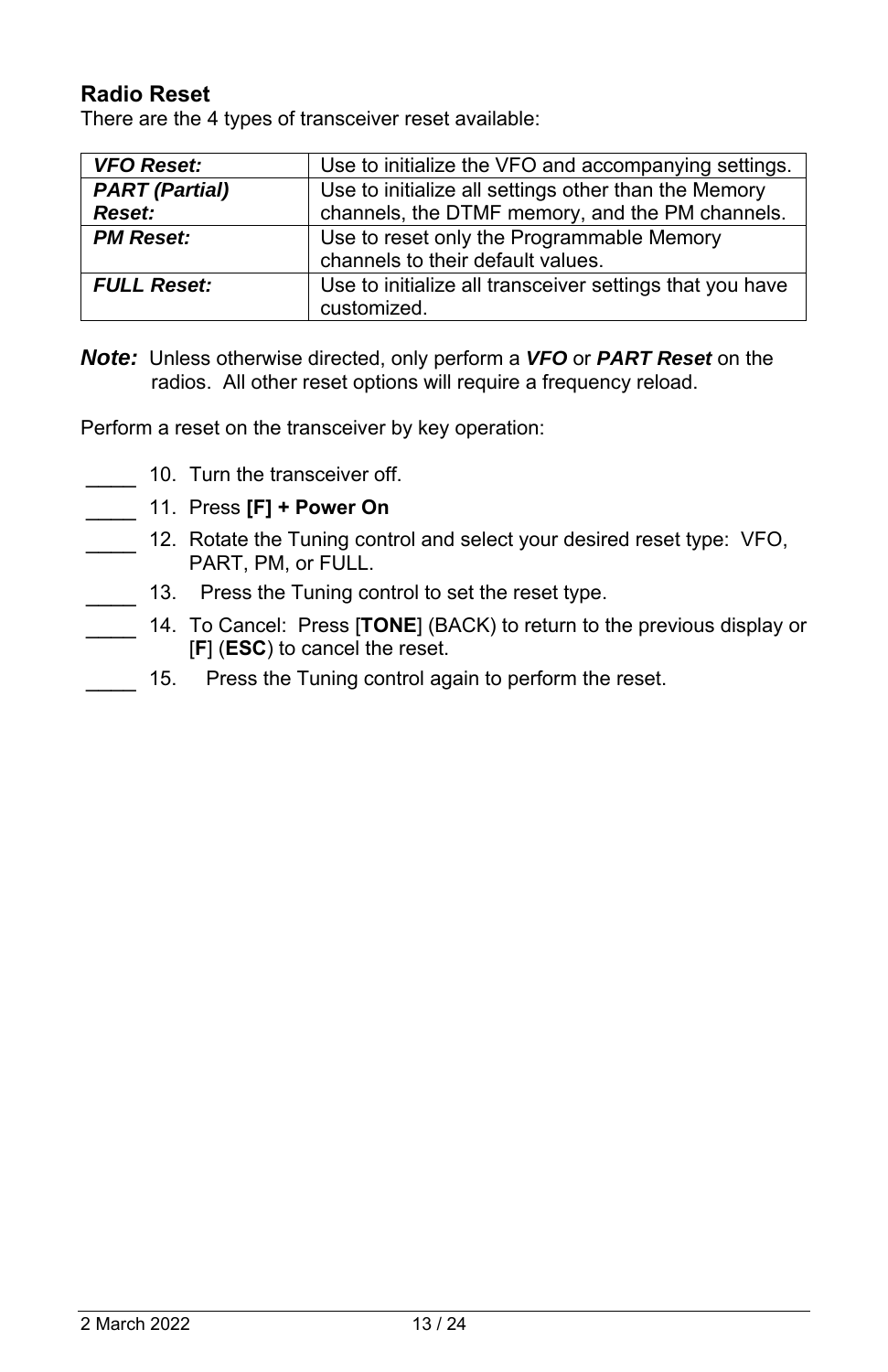# **8 Alinco DR-235T, Packet**

This section covers the Alinco DR-235T radio used for Packet radio and the specific operational setup steps. Button reference numbers are listed in (parenthesis).



#### **1. Power-on Sequence**

- \_\_\_\_ 1. Turn the radio on by pressing the **PWR** button (**1**)
- \_\_\_\_ 2. Set the Squelch by pressing the **SQL** key (**2**). The **SQL** (**3**) icon appears on the display and the squelch level will be shown. Set the Squelch level to 2. After 5 seconds, the display returns to normal.
	- \_\_\_\_ 3. Set the Volume level to so that the indicator is in the 10 o'clock position.
- \_\_\_\_ 4. Select Memory Mode by depressing the **V/M** key (**4**). Verify that the **M** icon appears on the display.
	- \_\_\_\_ 5. Rotate the **MAIN** Dial (**5**) to select the frequency: 223.620 MHz.
	- 6. Verify the TNC-to-PC cable is connected.
- \_\_\_\_ 7. Press PWR (**1**) to turn off.

#### **2. Change Power Level**

\_\_\_\_ 8. Press **[FUNC]** (bottom left) and then [**H/L**] to toggle the transmit output power.

#### **3. Change Frequency**

- \_\_\_\_ 9. Press the **V/M** key (**4**). Verify that the **V** icon appears on the display.
	- \_\_\_\_ 10. Rotate the **MAIN** Dial (**5**) to select the frequency. Press the **MHz** key for courser or finer frequency tuning.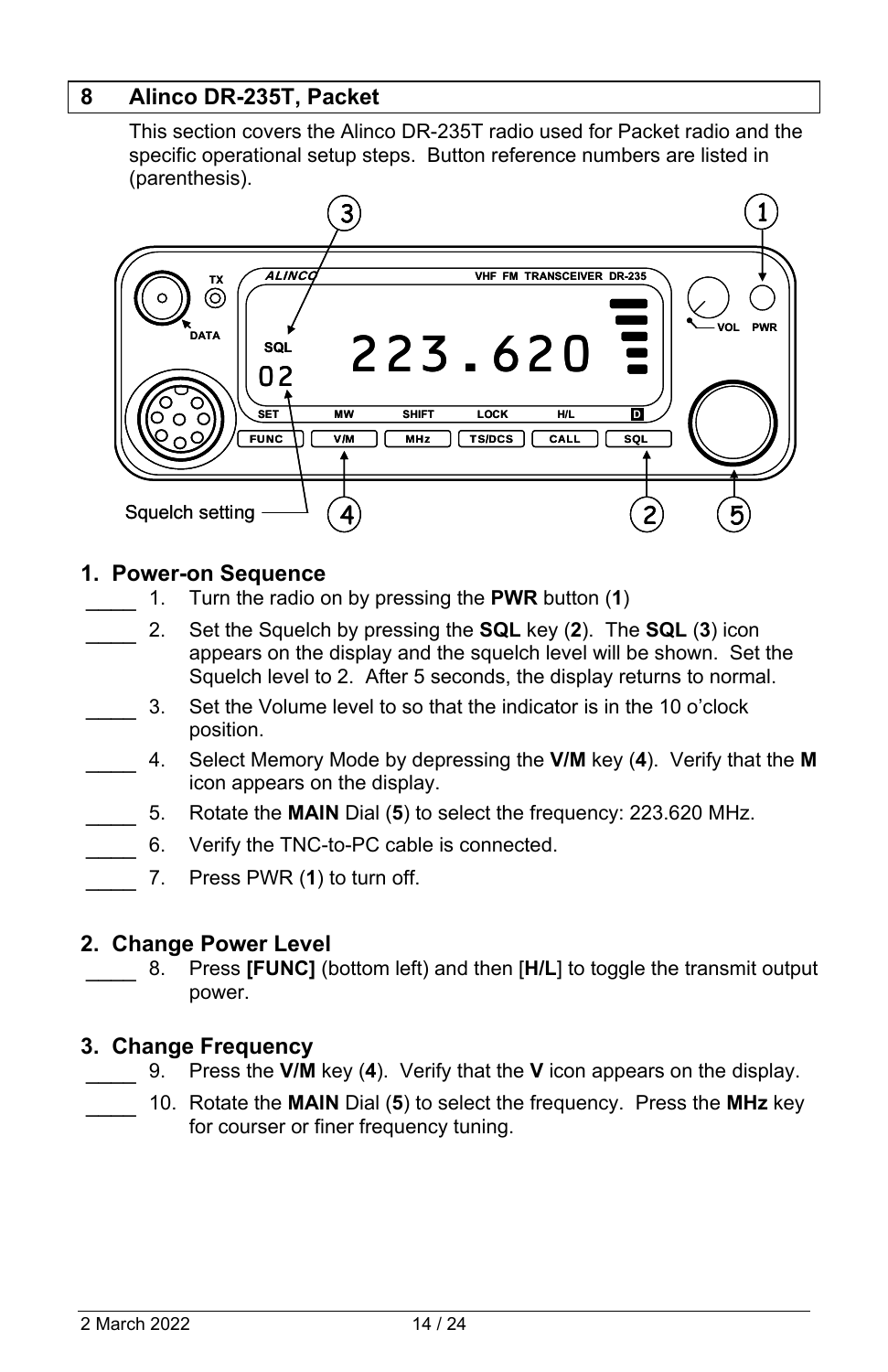# **4. TNC Power**

11. The TNC should power on with the equipment rack. Visually confirm the power-on indicated lights. If it is not on, press the ON button on the TNC.

# **5. Computer Power On**

The PC is mounted under the Packet workstation.

- 12. Press the ON button on the Packet PC. Log into the PC: Password is
- \_\_\_\_ 13. Find the **Outpost SCC** icon and double-click on it. Verify the **Outpost** Program starts up.
	- 14. When prompted, select or set up your Call Sign. Enter all fields.
	- 15. Select the menu options and confirm or set the following:

| Setup ><br><b>Identification</b> | Enter your Call Sign in the User Call Sign field.                                                          |
|----------------------------------|------------------------------------------------------------------------------------------------------------|
|                                  | Enter your first and last name in the User Name field.                                                     |
|                                  | Check the "Use Tactical Call" box.                                                                         |
|                                  | Set the Tactical Call Sign to CUPEOC.                                                                      |
|                                  | Set the Tactical ID to CUP.                                                                                |
|                                  | Press OK when done.                                                                                        |
| Setup > BBS                      | Verify the BBS Name is <b>W1XSC-1</b> . Press OK when done.                                                |
| Setup > TNC                      | Tab 1: Interface Type: Verify Device Name is KPC-3 and<br>Device Type is TNC.                              |
|                                  | Tab 4: TNC Comm Port: Verity settings:<br>Comm Port=, Baud=9600, Data Bits=8, Parity=None,<br>Stop Bits=1. |
|                                  | Press OK when done.                                                                                        |

## **Connect check**

\_\_\_\_ 16. From Outpost, Press Send/Receive button, top right. Verify the Session Manager Form opens, Outpost connects to the BBS, and retrieves any messages, and closes.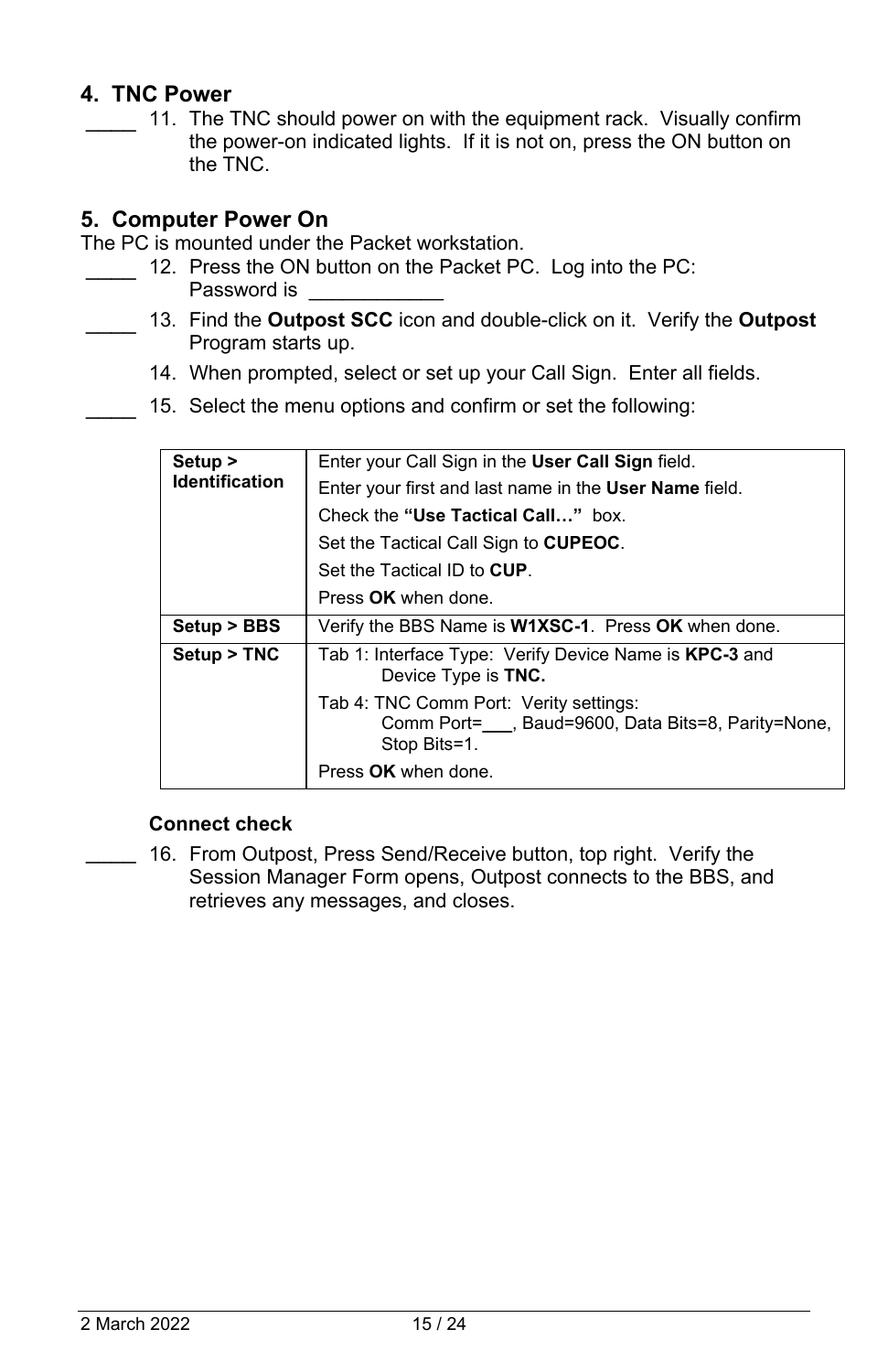# **9 Motorola CDM 1250 Low Band, EOC-to-EOC**

This section covers the Motorola CDM 1250 Low Band radio and specific operational setup steps. This radio is located in the Supervisors Radio Stack.



# **1. Power-on Sequence**

- \_\_\_\_ 1. Turn on the radio by pressing the **On/Off/Volume** Knob, upper LEFT. If Successful, you will hear a Self-test "tone, two. If Unsuccessful, you will hear a Self-test tone, one.
- \_\_\_\_ 2. Adjust the volume using the **On/Off/Volume** Knob.
- 3. Select the EOC Repeater. Use the Channel Selector (up or down) to make your selecting. Use the Hand microphone to key the radio. Note the repeater squelch tail. No tone is issued.

## **2. Operations**

\_\_\_\_ 4. Our Tactical Call is **CUPERTINO EOC**. Do not use your FCC Amateur Radio Call sign on this radio.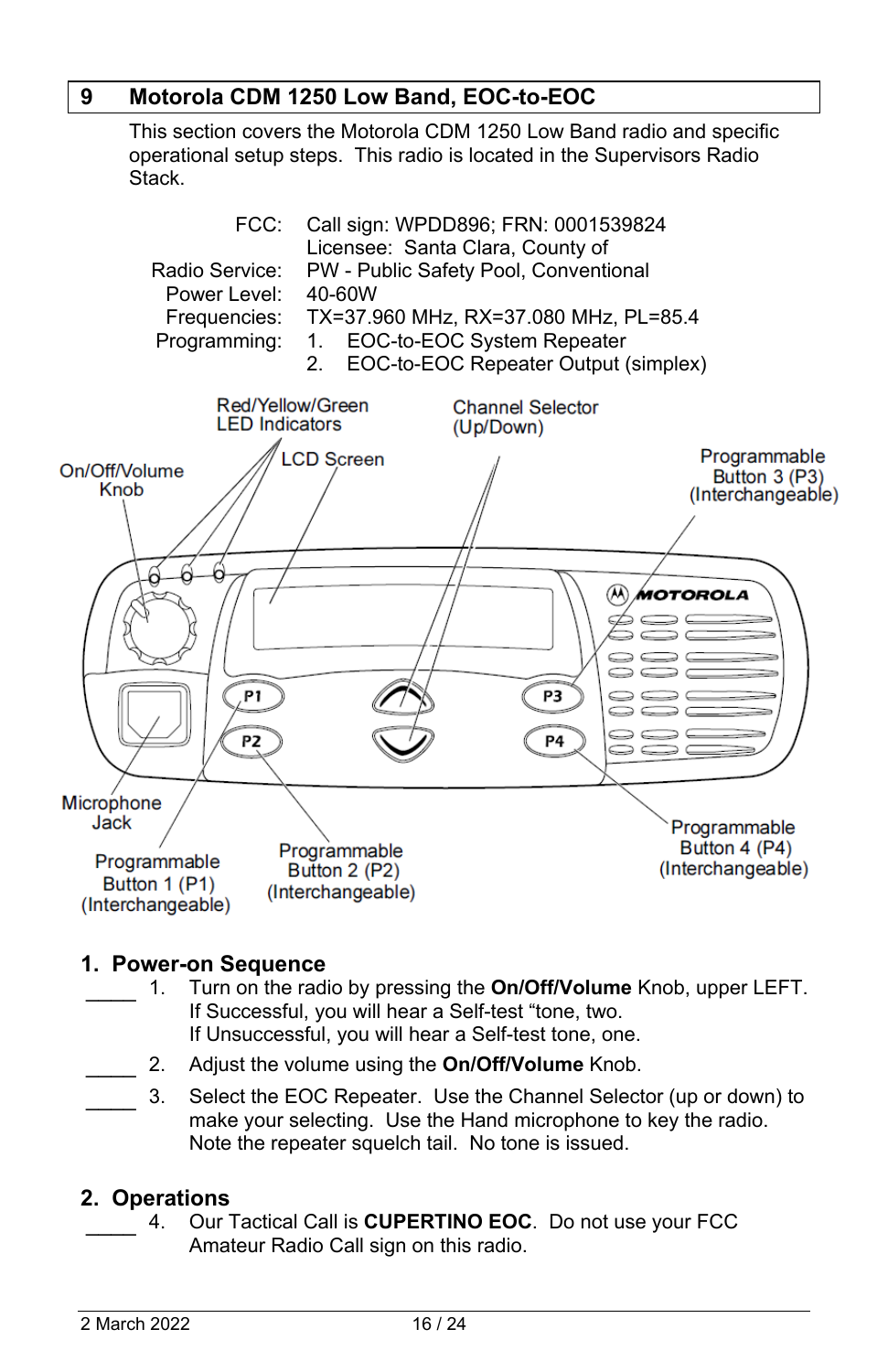# **3. Ring-down Codes**

| <b>EOC Location</b>             | <b>Designation</b> | <b>Ring down</b> |
|---------------------------------|--------------------|------------------|
| County Comm Ctr                 | <b>COM</b>         | *266             |
| OpArea EOC                      | <b>OES</b>         | *637             |
| Campbell                        | <b>CMB</b>         | *262             |
| Cupertino                       | <b>CPT</b>         | *278             |
| <b>Cupertino Alt</b>            | <b>CPO</b>         | $*276$           |
| Gilroy                          | <b>GLR</b>         | $*457$           |
| <b>Lockheed Martin</b>          | <b>LMC</b>         | *562             |
| Los Altos                       | <b>CLA</b>         | *252             |
| Los Altos Hills                 | LAH                | *524             |
| Los Gatos/Monte Sereno          | LGT                | $*548$           |
| Los Gatos Alternate             | <b>MTS</b>         | *687             |
| Milpitas                        | <b>MLP</b>         | *657             |
| Morgan Hill                     | <b>MHL</b>         | *645             |
| <b>Mountain View</b>            | <b>MTV</b>         | *688             |
| <b>Mountain View Alt</b>        |                    |                  |
| NASA/AMES                       | <b>NAM</b>         | $*626$           |
| Palo Alto                       | <b>CPA</b>         | *272             |
| San Jose                        | <b>CSJ</b>         | *275             |
| Santa Clara                     | <b>SCL</b>         | *725             |
| Saratoga                        | <b>SRG</b>         | $*774$           |
| Sunnyvale                       | SNV                | *768             |
| <b>SCV Water Dist.</b>          | <b>VWD</b>         | *893             |
| <b>Silicon Valley Red Cross</b> | <b>SCV</b>         | 728              |
| SJ State Univ.                  | SJS                | *757             |
| <b>Stanford University</b>      | <b>SUF</b>         | *783             |
|                                 |                    |                  |
| Radio All Call                  | N/A                | ####             |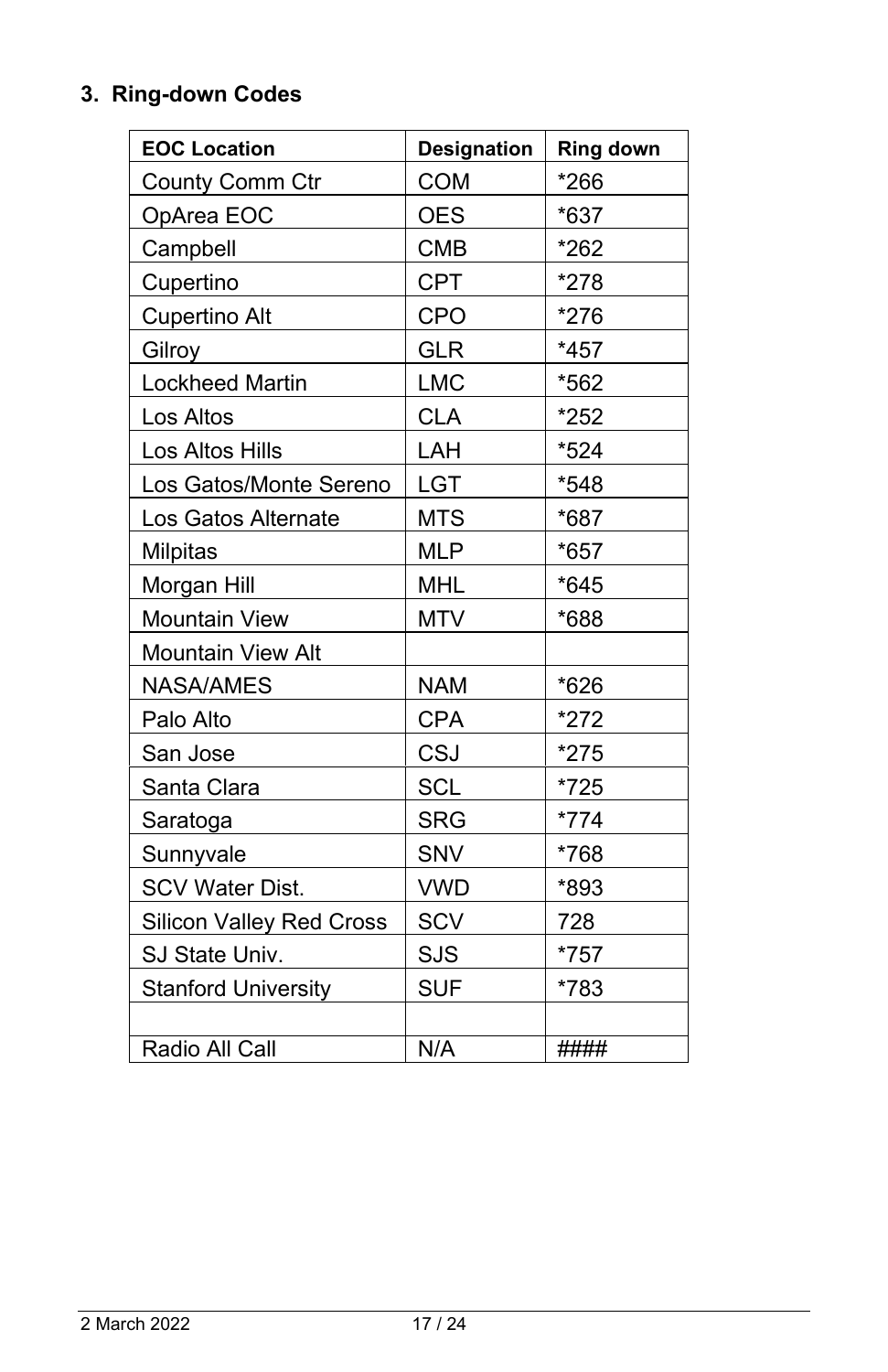# **10 Kenwood TK-8180 UHF, City Trunk**

This section covers the Kenwood TK-8180 UHF radio and specific operational setup steps. This radio is located in the Supervisors Radio Stack. This radio is configured on the City of Cupertino Trunk Radio System.

| FCC: Call sign: WQNG356; FRN: 0001537646                |
|---------------------------------------------------------|
| Licensee: Cupertino, City of                            |
| Radio Service: YW - Public Safety Pool, Trunked         |
| Power Level: FB=60, MO=25, HT=5                         |
| Frequencies: 482.5625, 484.3500, 485.5625, 487.3500 MHz |



#### **1. Power-on Sequence**

- \_\_\_\_ 1. Turn on the radio by pressing the **Power** button (**1**, top left).
- $\frac{1}{2}$  2. Adjust the **Volume** using the Up  $\bigwedge$  (2) or down  $\bigvee$  (3) buttons.
	- $\rightarrow$  3. Select the Talk Group using the Up  $\hat{\rightleftharpoons}$  (4) or down  $\check{\checkmark}$  (5) buttons.
		- 4. To Talk, press PTT and wait for the Trunk Tone. On hearing it, speak into the microphone. Release PTT when done.

## **2. Operations**

- \_\_\_\_ 5. Our Tactical Call is **COMM-469**. Do not use your FCC Amateur Radio Call sign.
- 6. During normal operations, set the Talk Group to **PRIMARY**.
- 7. when we are deployed with field units with City HTs, set the Talk Group to **EOC**.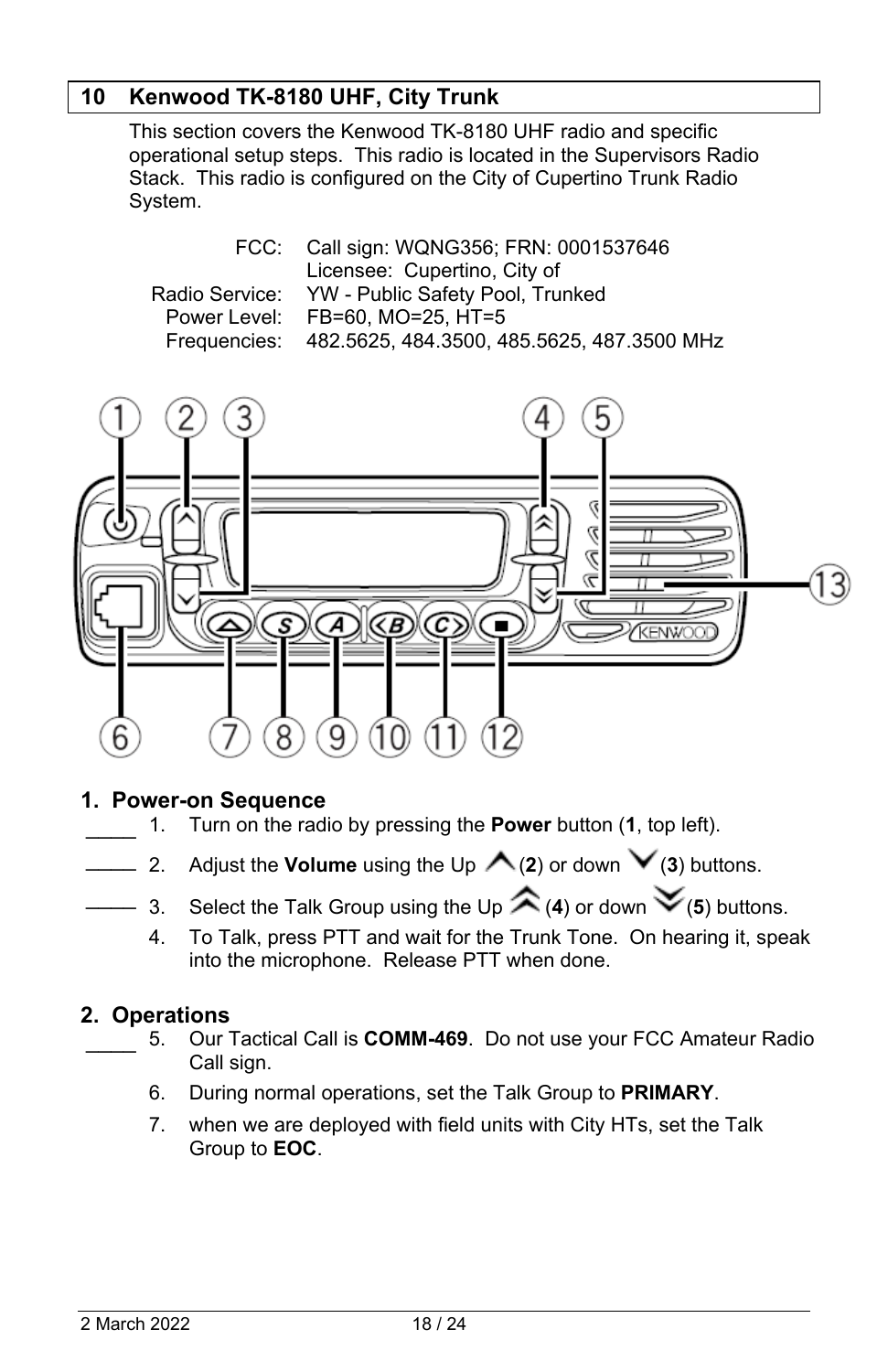# **11 Kenwood TK-2140 UHF, City Trunk, HT**

This section covers the Kenwood TK-2140 UHF HT radio and specific operational setup steps. These radios are located Over Position 2 in the designated radio storage box. This radio is configured on the City of Cupertino Trunk Radio System.

| FCC: Call sign: WQNG356; FRN: 0001537646                |
|---------------------------------------------------------|
| Licensee: Cupertino, City of                            |
| Radio Service: YW - Public Safety Pool, Trunked         |
| Power Level: FB=60, MO=25, HT=5                         |
| Frequencies: 482.5625, 484.3500, 485.5625, 487.3500 MHz |

# **1. Power-on Sequence**

- 1. Turn on the radio with the **Power/Volume** knob (top right).
- 2. Select the Channel / Talk Group using center knob
	- 3. To Talk, press PTT and **wait** for the Trunk Tone. On hearing it, speak into the microphone. Release PTT when done.



## **2. Operations**

- \_\_\_\_ 8. Our Operational Call is **OES-##**. Where ### is the number of this radio. Do not use your FCC Amateur Radio Call sign.
- 9. During normal operations, set the Talk Group to **PRIMARY**.
- 10. When we are deployed with field, set the Talk Group to **EOC** or whatever channel the Shift Supervisor tells you to use.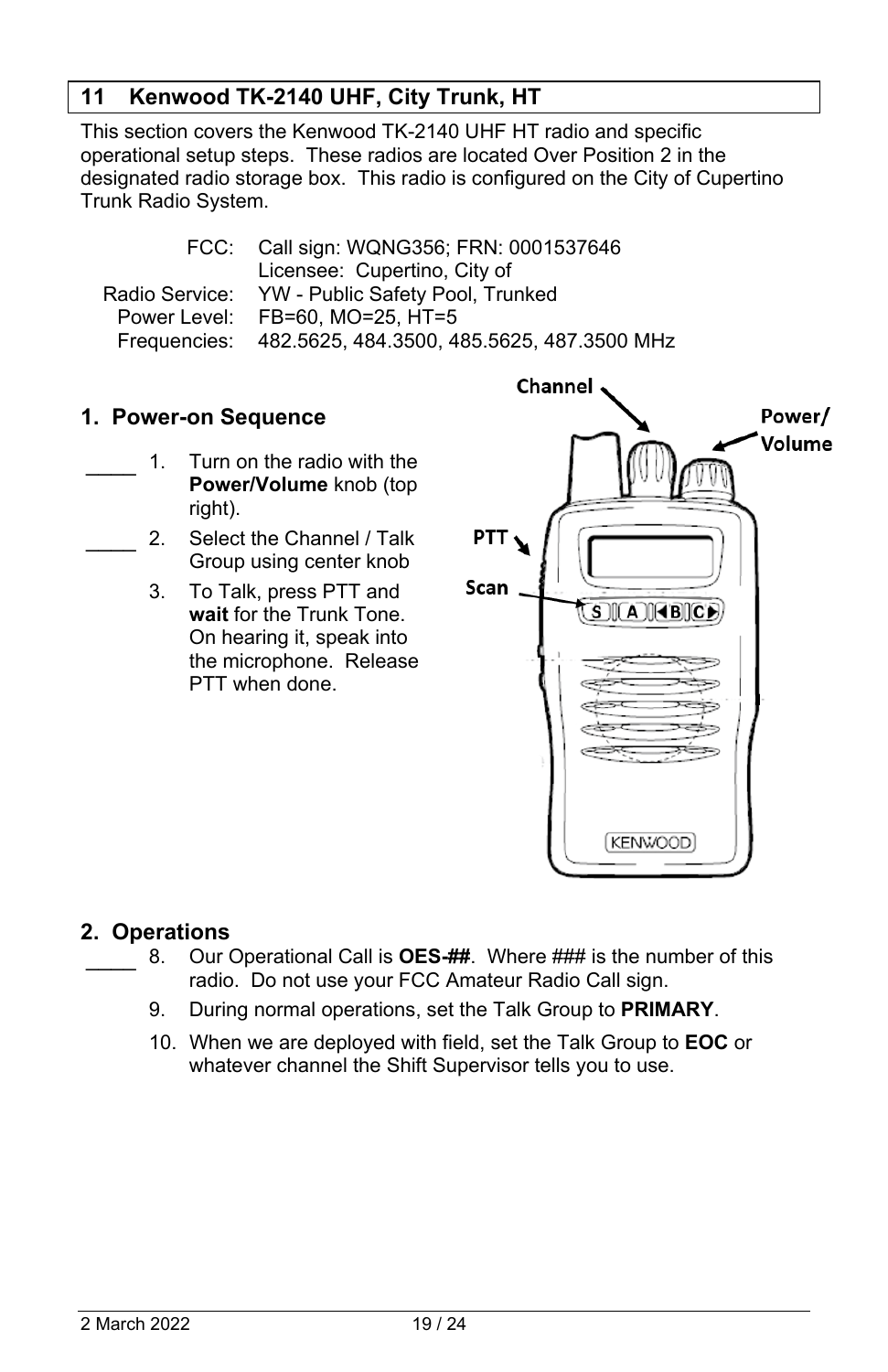# **12 Midland MXT400 GMRS**

**Controls and Indicators** 

The MXT400 GMRS 15 channel 40-watt radio with 8 Repeater channels.

# relanrel <u>Flandelande</u> тy A+-DRODCSO-DJUL MiLo p **RUSY** Scn/Mon Select **TS/DCS** CH. 8

|                | <b>Channel Selector</b> |    | Volume              |
|----------------|-------------------------|----|---------------------|
| - 2            | <b>TX</b> indicator     | 8  | Data Tern, not used |
| $\mathbf{3}$   | Menu                    |    | Mic connector       |
|                | Call - Call/Lock        | 10 | <b>Privacy Tone</b> |
| 5              | Plvl – Power Level      | 11 | Select              |
| $\overline{6}$ | Pwr - Power On/Off      | 12 | Scan/Monitor        |

# **Menu functions**

1. Press and hold **[Menu]** button for 3 seconds to enter Menu Mode.

- \_\_\_\_ 2. Use the **[Call]** and **[Plvl]** buttons to scroll through the menu options.
	- a. **TX**: Transmit (On/Off) disable the transmitter
	- b. **TALK**: Talk About (On/Off) directly communicate with other radios when out of repeater range
	- c. **Comp**: Voice Compander (On/Off) reduces background noise, enhance audio quality
	- d. **Mute**: Silent Operation (On/Off) all beeps and tones are disabled
	- e. **Call**: Call Alert (1 5) transmit different tones to other stations alerting them of an incoming message
	- f. **TOT**: Time Out Timer (Off, 120, 180, 240, 300 secs) limits the amount of transmit time the radio has per PTT activation
	- g. **APO**: Auto Power-Off (30, 60,120 min) sets time interval to turn off the radio when not in use
	- h. **SQL**: Squelch (Off 9).
	- i. **LAMP**: Display brightness (Off 5).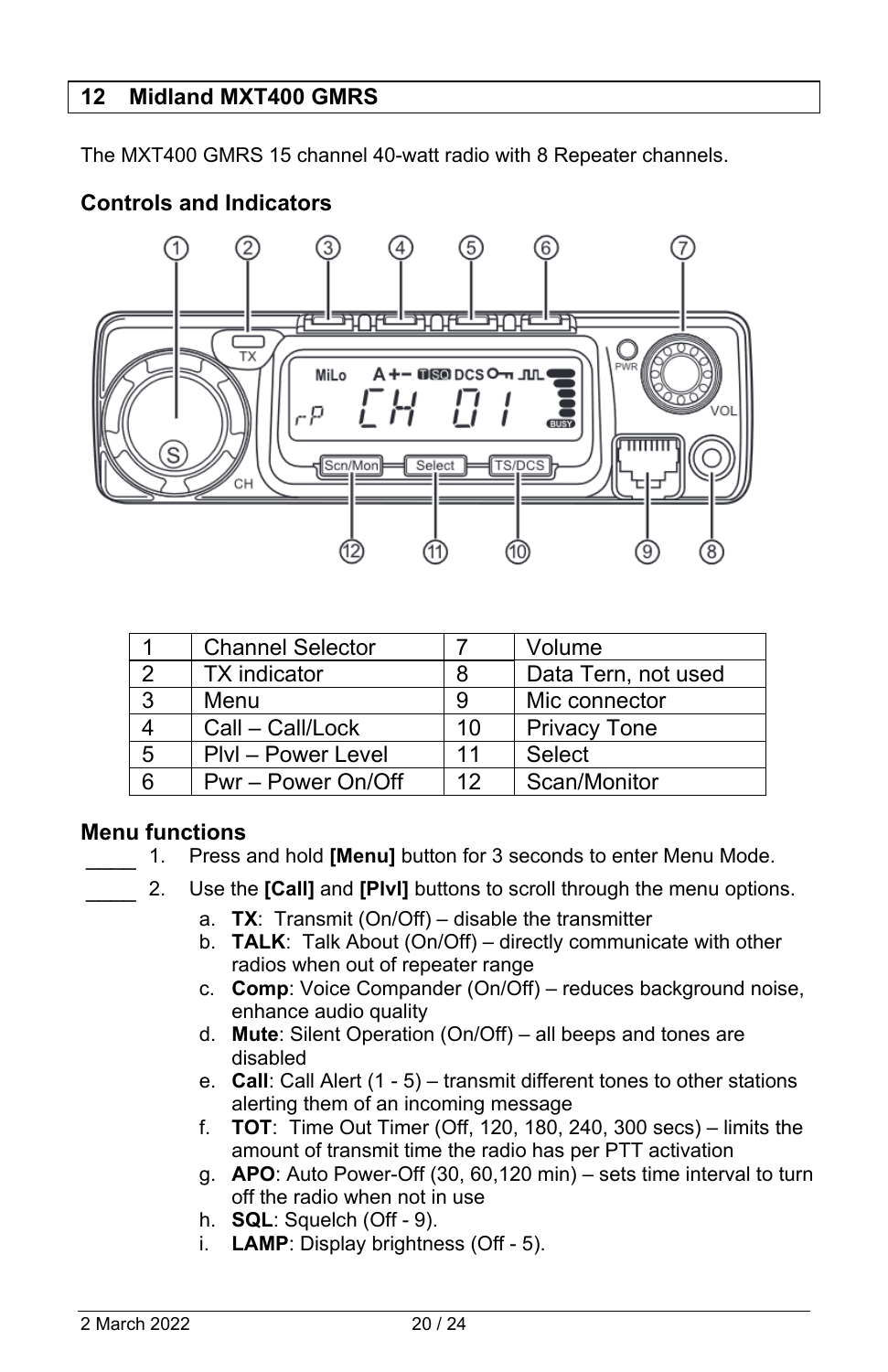- j. **REP**: Repeater Channels (On/Off) turn on repeater function. When enabled, show an additional set of frequency entries.
- k. **RESTORE**: Restore Default settings (Fact)
- \_\_\_\_ 3. Use the **Channel** knob to select the setting.
- \_\_\_\_ 4. Press and release **Select** button to confirm your choice.
- \_\_\_\_ 5. Press **Scn/Mon** to exit Menu Mode

# **Change Power Level**

6. Press **[Plvl]** to toggle the transmit output power as follows: High Power –> Middle Power –> Low Power –>…

**NOTE:** Output power is limited to LOW Power.

# **Select a CTCSS Privacy Tone**

7. Press the TS/DCS button to enter CTCSS Privacy Mode.

*NOTE:* repeatedly pressing **TS/DCS** twice will cycle through **DCS** mode, *no-Tone* mode, and then **TS/DCS** mode.

8. Use the **Channel** knob to scrolls through the tone options.

*NOTE:* Set the frequency to match the Tone Number used by other FRS/GMRS radios.

| Tone           | Freq | Tone | Freq  | <b>Tone</b> | Freq  | Tone | <b>Freq</b> |
|----------------|------|------|-------|-------------|-------|------|-------------|
|                | 67.0 | 11   | 97.4  | 21          | 136.5 | 31   | 192.8       |
| $\overline{2}$ | 71.9 | 12   | 100.0 | 22          | 141.3 | 32   | 203.5       |
| 3              | 74.4 | 13   | 103.5 | 23          | 146.2 | 33   | 210.7       |
| 4              | 77.0 | 14   | 107.2 | 24          | 151.4 | 34   | 218.1       |
| 5              | 79.7 | 15   | 110.9 | 25          | 156.7 | 35   | 225.7       |
| 6              | 82.5 | 16   | 114.8 | 26          | 162.2 | 36   | 233.6       |
| 7              | 85.4 | 17   | 118.8 | 27          | 167.9 | 37   | 241.8       |
| 8              | 88.5 | 18   | 123.0 | 28          | 173.8 | 38   | 250.3       |
| 9              | 91.5 | 19   | 127.3 | 29          | 179.9 |      |             |
| 10             | 94.8 | 20   | 131.8 | 30          | 186.2 |      |             |

- \_\_\_\_ 9. Press **Select** to confirm your selection. The **[T][SQ]** icon will show on the LCD display.
	- 10. Press **Scn/Mon** to exit Privacy Code settings.

# **Auto-Scan**

11. Quickly press and release the **Scn/Mon** button to enter auto-scan mode

## **Monitor**

- 12. Press and hold the **Scn/Mon** button to enter monitor mode.
- 13. Press and hold the **Scn/Mon** button again to exit.

## **Lock Keyboard**

- 14. Press and hold the **Call** button. The [Lock] icon will be displayed.
	- 15. To unlock, press and hold the **Call** button again.